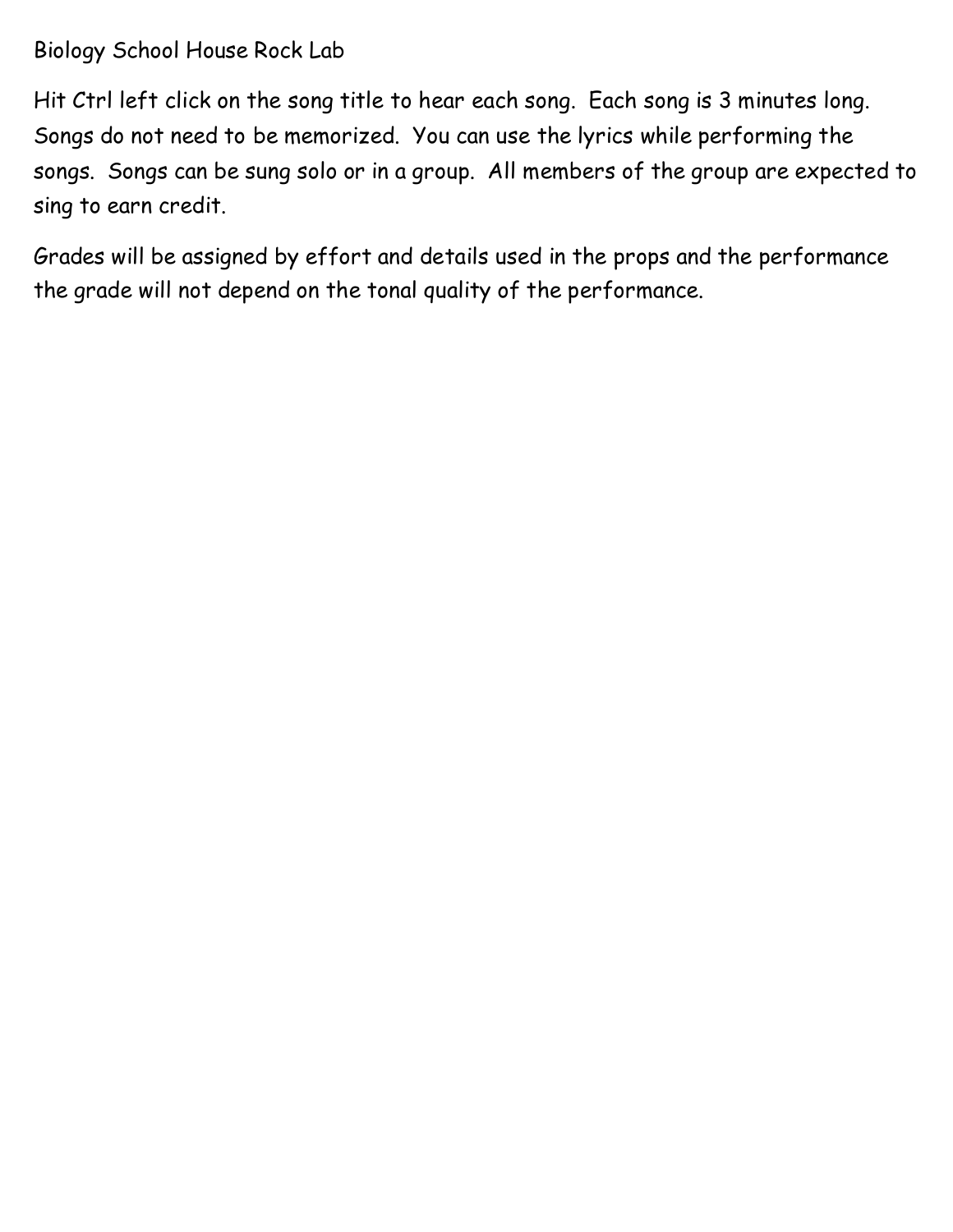### **[THE BODY MACHINE](https://www.youtube.com/watch?v=wLMRCgaAYIM)**



When you look down the street, what do you see? The street is overflowing with a lot of machines. Now I don't mean the buses, the trucks or cars. I'm talking about the people. Yeah, you know who they are.

I'm a machine, you're a machine Everybody that you know You know, they are machines. To keep your engine running you need energy For your high-powered, revved-up body machine. Your high-powered, revved-up body machine.

Now I'd be a fool, if I said that the fuel that We needed to burn was gasoline, Because the fuel we use is the stuff called food And it puts out the power for our machine. You make a stop at the filling station, "**Fill 'er up! One chicken sandwich to go!**" As you start to chew, Your body does it. All systems go!



**Now that sandwich contains some very important kinds of food energy for your body. The chicken gives you protein; bread, carbohydrates; mayonnaise, fat; and the lettuce has vitamins, plus cellulose (or roughage). Together these things help keep your body machine running smoothly.**

First the saliva, kind of like a driver "**Move to the rear of the mouth!**" But what it's doing

Along with teeth chewing, Is taking food and breaking it down.

Down to the stomach, The food is pushed, the esophagus does its stuff (**gulp, gulp**) And the stomach starts, **Look at those moving parts,**

As the body machine churns up Gastric juices operate on proteins, Fats and carbohydrates.

In the stomach they do what they do. They take out nutrition and use it for you. And the cellulose, in those leaves you know, Will control the traffic flow. Helps the food to move along so the good stays in, And the bad gets goin'.

I'm a machine, you're a machine Everybody that you know You know, they are machines. To keep your engine running you need energy For your high-powered, revved-up body machine. Your high-powered, revved-up body machine.

Then the small intestine does most of your digesting, By sending all the nutrients In through the villi, **Which look a little silli** But act as little vents The bloodstream passes; the nutrients it catches And takes them to the cells you see, You use what it delivers, **And store some in the liver** For future energy.

I'm a machine, you're a machine Everybody that you know You know, they are machines. To keep your engine running you need energy For your high-powered, revved-up body machine. Your high-powered, revved-up body machine. Your high-powered, revved-up body machine. High-powered, revved-up, complicated tune-up, Fascinating body machine.

**Take care of that machine. You got such a great model there, honey! Give it the right fuel High protein, low calorie Take it out for a spin every day!**

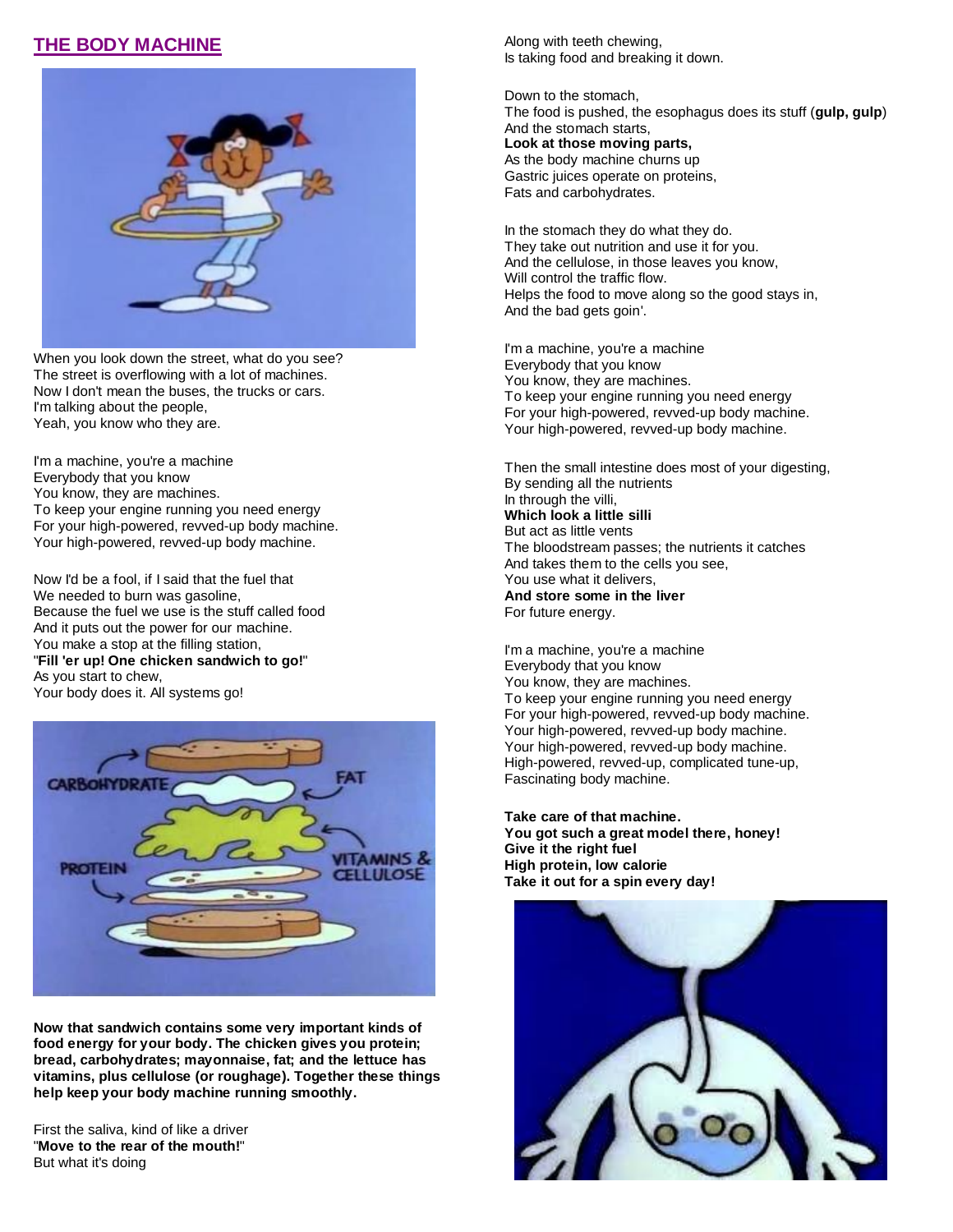# **[DO THE CIRCULATION](https://www.youtube.com/watch?v=5tTkxYeNF9Q&list=RD5tTkxYeNF9Q&start_radio=1)**

There's a great new craze That's sweeping the nation Come on do the Circulation!



It starts with your heart, What a great sensation, Come on do the Circulation!

Out through your arteries, in through your veins, Your heart pumps your blood, then it does it again, So come on, everyone get it on, Everyone, Circulation! So come on, everybody, Exercise your body for circulation!

Circulation! Everybody form a circle now. (**Uh-huh-huh**) Circulation! Like your blood, you just start moving around Circulation! It's a function that's so out of sight And if your feet fall asleep then You're not circulating right.

You got four heart parts to pump the blood (**lub dub!**) Yeah, that's circulation, Left and right ventricle, left and right atrium, Yeah, they do it, they circulate, They pump blood through your lungs for oxygen, And then your arteries take it through to your body And your veins bring the old blood back to be renewed.



Circulation takes nutrition to your cells And gets rid of carbon dioxide - waste as well. Circulation, it's a function that's so out of sight, And if your hands are cold then You're not circulating right.

Well, your blood is such a life-giving potion, Like a river it's always in motion, From your head to your toes, Doing good as it goes, It's a big, red, beautiful ocean.



Now the blood's not bad, it's kind of special, Yeah, come dig it! Circulation! With these red and white corpuscle cells, Yeah, come do it, Circulation! Red cells carry oxygen, white cells fight the germs, So come on, come do it, yeah, come do it, Circulation! So come on, come do it, with your heart, come do it, Circulation!

Circulation! Everybody form a circle now. (**Uh-huh-huh**) Circulation! Like your blood, you just start moving around Circulation! It's a function that's so out of sight So come on move around and You'll be circulating right!



There's a great new craze that's sweeping the nation Come on, do the Circulation!

It starts with your heart, what a great sensation, Yeah, come do it, circulate!

Out through your arteries, in through your veins, Your heart pumps your blood then it does it again. Come on, everybody, get it on, everybody. Circulation!

So come on, everybody, get it on, everybody. Circulation!

The Circulation!